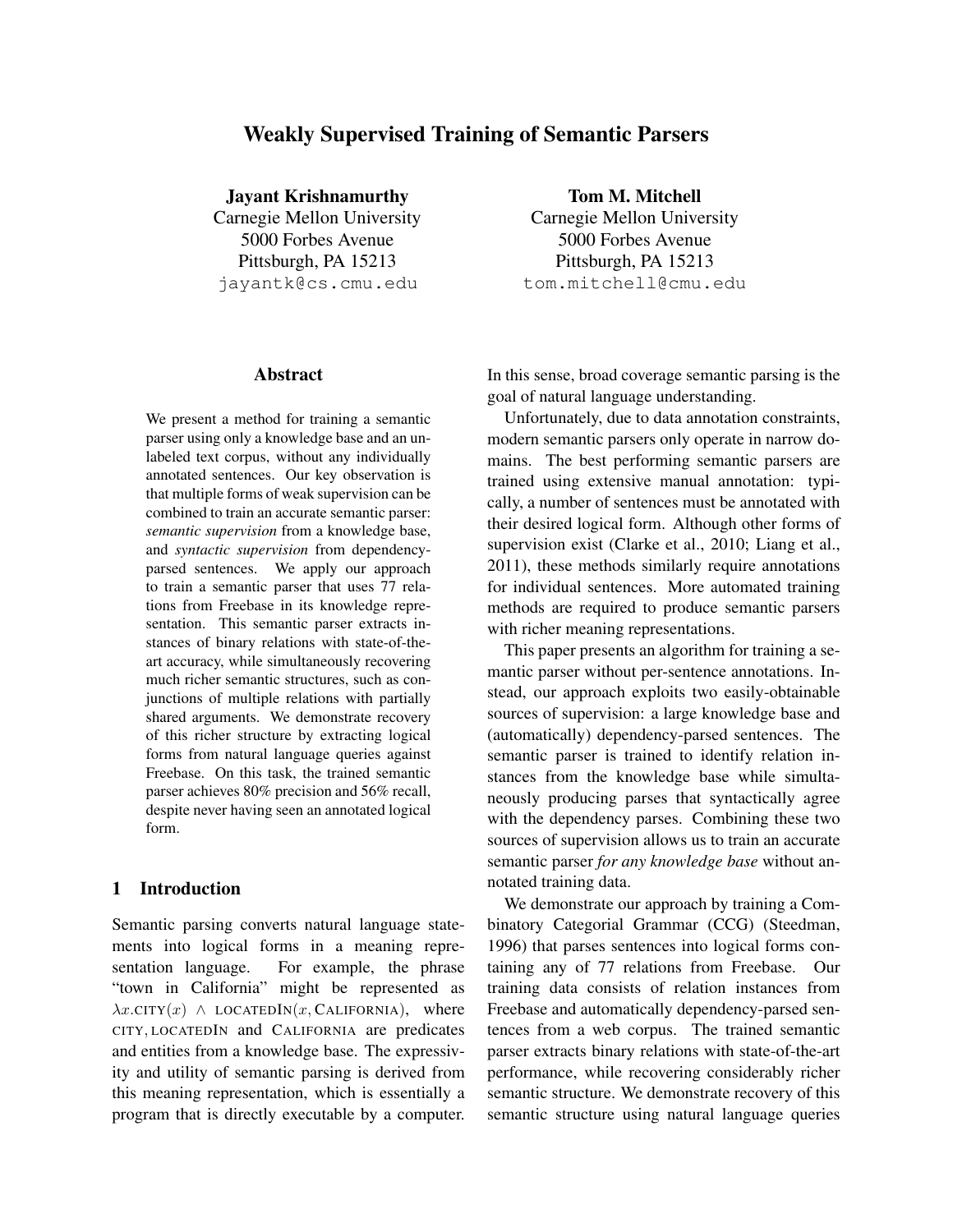|                                                                                                       |                                                                                                                                                               | California<br>Lex<br>Lex. |  |
|-------------------------------------------------------------------------------------------------------|---------------------------------------------------------------------------------------------------------------------------------------------------------------|---------------------------|--|
| town<br>∙Lex                                                                                          | $(N\setminus N)/N : \lambda f.\lambda g.\lambda x.\exists y.f(y) \wedge g(x) \wedge LoCATEDIN(x,y))$ <sup>LCA</sup> $\overline{N : \lambda x.x = CALIFORNIA}$ |                           |  |
| $N : \lambda x$ .CITY $(x)$                                                                           | $N\backslash N: \lambda g.\lambda x.\exists y.y = \text{CALIFORNIA} \wedge g(x) \wedge \text{LOCATEDIN}(x,y)$                                                 |                           |  |
| $N : \lambda x. \exists y. y = \text{CALIFORNIA} \wedge \text{CITY}(x) \wedge \text{LOCALFDIN}(x, y)$ |                                                                                                                                                               |                           |  |

Figure 1: An example parse of "town in California" using the example CCG lexicon. The first stage in parsing retrieves a category from each word from the lexicon, represented by the "Lex" entries. The second stage applies CCG combination rules, in this case both forms of function application, to combine these categories into a semantic parse.

against Freebase. Our weakly-supervised semantic parser predicts the correct logical form for 56% of queries, despite never seeing a labeled logical form.

This paper is structured as follows. We first provide some background information on CCG and the structure of a knowledge base in Section 2. Section 3 formulates the weakly supervised training problem for semantic parsers and presents our algorithm. Section 4 describes how we applied our algorithm to construct a semantic parser for Freebase, and Section 5 presents our results. We conclude with related work and discussion.

## 2 Background

### 2.1 Combinatory Categorial Grammar

Combinatory Categorial grammar (CCG) is a linguistic formalism that represents both the syntax and semantics of language (Steedman, 1996). CCG is a lexicalized formalism that encodes all grammatical information in a lexicon Λ. This lexicon contains syntactic and semantic categories for each word. A lexicon may include entries such as:

town :=  $N : \lambda x$ .CITY $(x)$ California :=  $N : \lambda x.x = CALIFORNIA$ in :=  $(N\Upsilon N)/N : \lambda f.\lambda g.\lambda x$ .  $\exists y.f(y) \land g(x) \land$  LOCATEDIN $(x, y)$ 

Each entry of the lexicon  $w := s : l$  maps a word or short phrase  $w$  to a syntactic category  $s$  and a logical form  $l$ . Syntactic categories  $s$  may be atomic  $(N)$  or complex  $(N\backslash N)$ . Logical forms l are lambda calculus expressions constructed using predicates from a knowledge base. These logical forms combine during parsing to form a complete logical form for the parsed text.

Parses are constructed by combining adjacent categories using several combination rules, such as forward  $(>)$  and backward  $($  application:

$$
X/Y: f Y: g \implies X: f(g) \quad (>)
$$
\n
$$
Y: g X \setminus Y: f \implies X: f(g) \quad (<)
$$

These rules mean that the complex category  $X/Y$  $(X\Y)$  behaves like a function which accepts an argument of type  $Y$  on its right (left) and returns a value of type  $X$ . Parsing amounts to sequentially applying these two rules, as shown in Figure 1. The result of parsing is an ordered pair, containing both a syntactic parse tree and an associated logical form. We refer to such an ordered pair as a semantic parse, or by using the letter  $\ell$ .

Given a lexicon, there may be multiple semantic parses  $\ell$  for a given phrase w. Like context-free grammars (CFGs), CCGs can be extended to represent a probability distribution over parses  $P(\ell|\mathbf{w}; \theta)$ where  $\theta$  is a parameter vector.

## 2.2 Knowledge Base

The main input to our system is a propositional knowledge base  $K = (E, R, C, \Delta)$ , containing entities  $E$ , categories  $C$ , relations  $R$  and relation instances ∆. Categories and relations are predicates which operate on entities and return truth values; categories  $c \in C$  are one-place predicates (CITY(e)) and relations  $r \in R$  are twoplace predicates (LOCATEDIN $(e_1, e_2)$ ). Entities  $e \in$ E represent real-world entities and have a set of known text names. For example, CALIFORNIA is an entity whose text names include "California" and "CA." Relation instances  $r(e_1, e_2) \in \Delta$ are facts asserted by the knowledge base, such as LOCATEDIN(SACRAMENTO, CALIFORNIA). Examples of such knowledge bases include Freebase (Bollacker et al., 2008), NELL (Carlson et al., 2010), and YAGO (Suchanek et al., 2007).

The knowledge base influences the semantic parser in two ways. First, CCG logical forms are constructed by combining categories, relations and entities from the knowledge base with logical connectives; hence, the predicates in the knowledge base determine the expressivity of the parser's semantic representation. Second, the known relation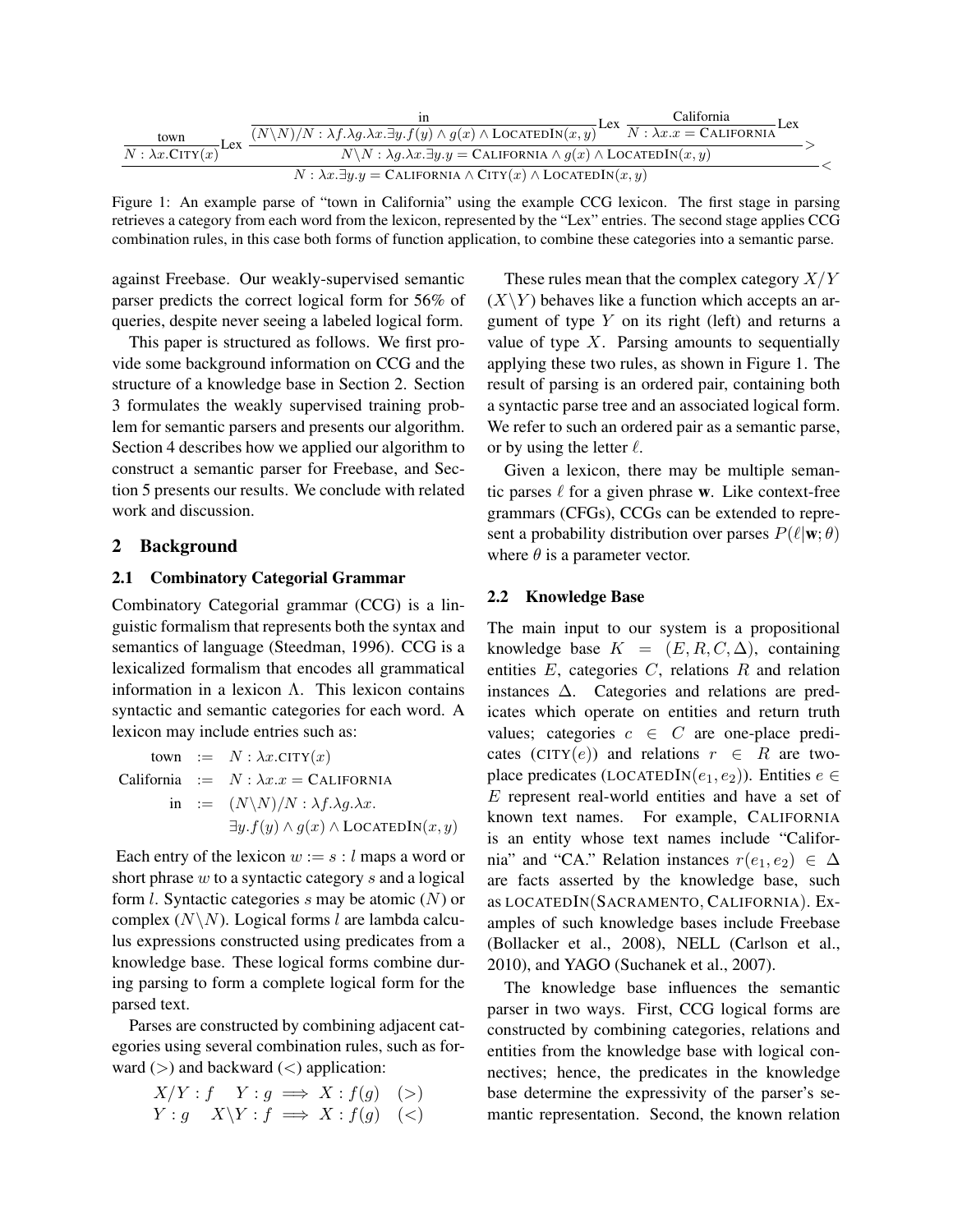instances  $r(e_1, e_2) \in \Delta$  are used as weak supervision to train the semantic parser.

#### 3 Weakly Supervised Semantic Parsing

We define *weakly supervised semantic parsing* as the following learning problem.

### Input:

- 1. A knowledge base  $K = (E, R, C, \Delta)$ , as defined above.
- 2. A corpus of dependency-parsed sentences S.
- 3. A CCG lexicon  $\Lambda$  that produces logical forms containing predicates from K. Section 4.1 describes an approach to generate this lexicon.
- 4. A procedure for identifying mentions of entities from  $K$  in sentences from  $S$ . (e.g., simple string matching).

#### Output:

1. Parameters  $\theta$  for the CCG that produce correct semantic parses  $\ell$  for sentences  $s \in S$ .

This problem is ill-posed without additional assumptions: since the correct logical form for a sentence is never observed, there is no *a priori* reason to prefer one semantic parse to another. Our training algorithm makes two assumptions about correct semantic parses, which are encoded as weak supervision constraints. These constraints make learning possible by adding an inductive bias:

- 1. Every relation instance  $r(e_1, e_2) \in \Delta$  is expressed by at least one sentence in S (Riedel et al., 2010; Hoffmann et al., 2011).
- 2. The correct semantic parse of a sentence s contains a subset of the syntactic dependencies contained in a dependency parse of s.

Our weakly supervised training uses these constraints as a proxy for labeled semantic parses. The training algorithm has two steps. First, the algorithm constructs a graphical model that contains both the semantic parser and constant factors encoding the above two constraints. This graphical model is then used to estimate parameters  $\theta$  for the semantic parser, essentially optimizing  $\theta$  to produce parses that satisfy the weak supervision constraints. If our assumptions are correct and sufficiently constrain the parameter space, then this procedure will identify parameters for an accurate semantic parser.

## 3.1 Encoding the Weak Supervision **Constraints**

The first step of training constructs a graphical model containing the semantic parser and two weak supervision constraints. However, the first weak supervision constraint couples the semantic parses for *every* sentence  $s \in S$ . Such coupling would result in an undesirably large graphical model. We therefore modify this constraint to enforce that every relation  $r(e_1, e_2)$  is expressed at least once in  $S_{(e_1, e_2)} \subseteq S$ , the subset of sentences which mention both  $e_1$  and  $e_2$ . These mentions are detected using the provided mention-identification procedure.

Figure 2 depicts the graphical model constructed for training. The semantic constraint couples the extractions for all sentences  $S_{(e_1,e_2)}$ , so the graphical model is instantiated once per  $(e_1, e_2)$  tuple. The model has 4 types of random variables and values:  $S_i = s_i$  represents a sentence,  $L_i = \ell_i$  represents a semantic parse,  $Z_i = z_i$  represents the satisfaction of the syntactic constraint and  $Y_r = y_r$  represents the truth value of relation r.  $S_i$ ,  $L_i$  and  $Z_i$  are replicated once for each sentence  $s \in S_{(e_1,e_2)}$ , while  $Y_r$  is replicated once for each relation type r in the knowledge base (all  $r \in R$ ).

For each entity pair  $(e_1, e_2)$ , this graphical model defines a conditional distribution over  $L, Y, Z$  given S. This distribution factorizes as:

$$
p(\mathbf{Y} = \mathbf{y}, \mathbf{Z} = \mathbf{z}, \mathbf{L} = \boldsymbol{\ell} | \mathbf{S} = \mathbf{s}; \theta) =
$$

$$
\frac{1}{Z_{\mathbf{s}}} \prod_{r} \Psi(y_r, \boldsymbol{\ell}) \prod_{i} \Phi(z_i, \ell_i, s_i) \Gamma(s_i, \ell_i; \theta)
$$

The factorization contains three replicated factors. Γ represents the semantic parser, which is parametrized by  $\theta$  and produces a semantic parse  $\ell_i$  for each sentence  $s_i$ .  $\Psi$  and  $\Phi$  are deterministic factors representing the two weak supervision constraints. We now describe each factor in more detail.

#### Semantic Parser

The factor  $\Gamma$  represents the semantic parser, which is a log-linear probabilistic CCG using the input lexicon Λ. Given a sentence s and parameters  $θ$ , the parser defines an unnormalized probability distribution over semantic parses  $\ell$ , each of which includes both a syntactic CCG parse tree and logical form.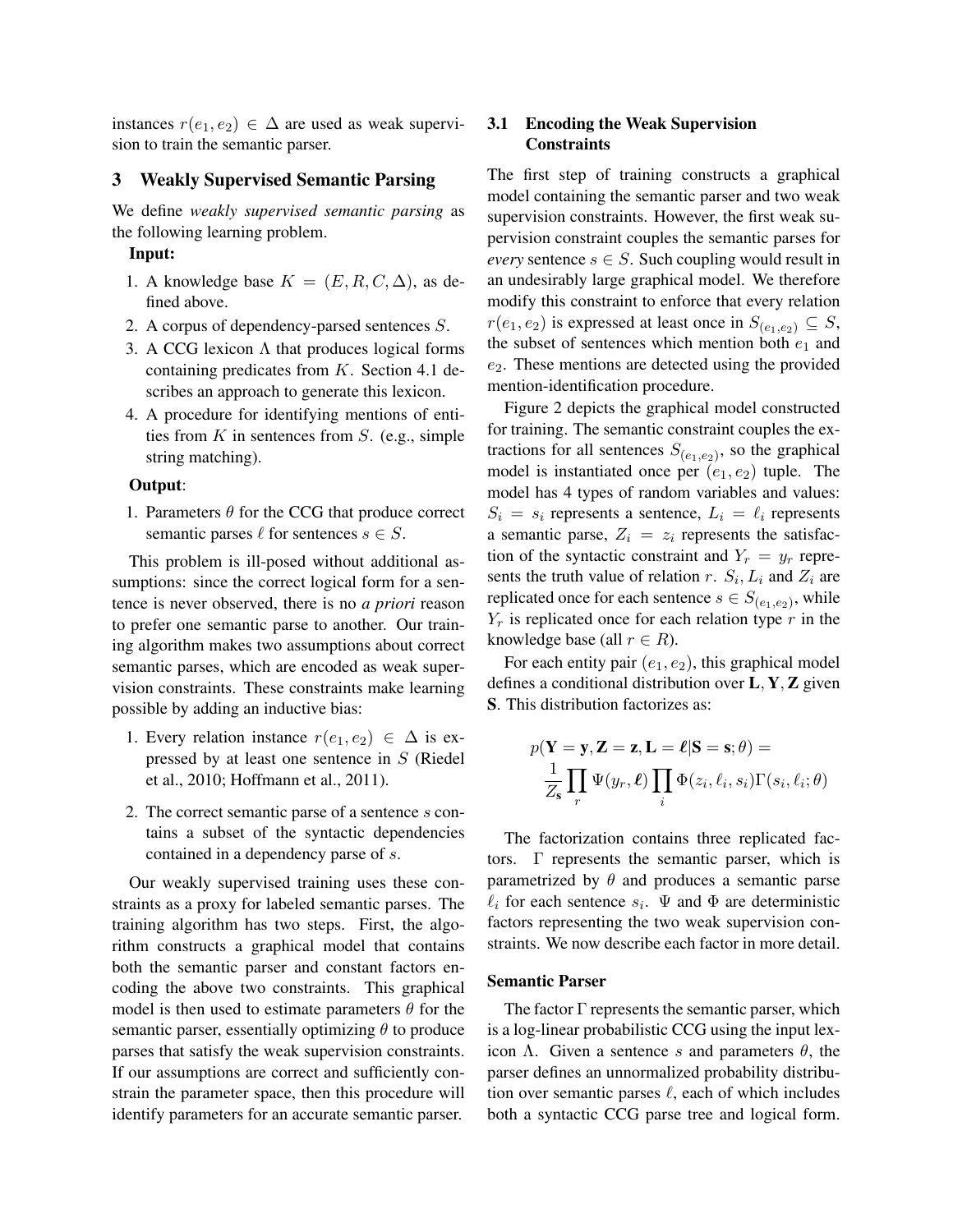

Figure 2: Factor graph containing the semantic parser Γ and weak supervision constraints  $Ψ$  and  $Φ$ , instantiated for an  $(e_1, e_2)$  tuple occurring in 2 sentences  $S_1$  and  $S_2$ , with corresponding semantic parses  $L_1$  and  $L_2$ . The knowledge base contains 3 relations, represented by the Y variables.

Let  $f(\ell, s)$  represent a feature function mapping semantic parses to vectors of feature values<sup>1</sup>. The factor  $\Gamma$  is then defined as:

$$
\Gamma(s,\ell;\theta) = \exp\{\theta^T f(\ell,s)\}
$$

If the features  $f(\ell, s)$  factorize according to the structure of the CCG parse tree, it is possible to perform exact inference using a CKY-style dynamic programming algorithm. However, other aspects of the graphical model preclude exact inference, so we perform approximate inference using beam search. Inference is explained in more detail in Section 3.2.

#### Semantic Constraint

The semantic constraint states that, given an entity tuple  $(e_1, e_2)$ , every relation instance  $r(e_1, e_2) \in \Delta$ must be expressed somewhere in  $S_{(e_1,e_2)}$ . Furthermore, no semantic parse can express a relation instance which is not in the knowledge base. This constraint is identical to the multiple deterministic-OR constraint used by Hoffmann et al. (2011) to train a sentential relation extractor.

The graphical model contains a semantic constraint factor  $\Psi$  and one binary variable  $Y_r$  for each relation  $r$  in the knowledge base.  $Y_r$  represents whether  $r(e_1, e_2)$  is expressed by any sentence in  $S_{(e_1,e_2)}$ . The  $\Psi$  factor determines whether each semantic parse in  $\ell$  extracts a relation between  $e_1$  and  $e_2$ . It then aggregates these sentence-level extractions using a deterministic OR: if any sentence extracts  $r(e_1, e_2)$  then  $Y_r = 1$ . Otherwise,  $Y_r = 0$ .

 $\Psi(Y_r, \ell) =$ 1 if  $Y_r = 1 \wedge \exists i$ .EXTRACTS $(\ell_i, r, e_1, e_2)$ 1 if  $Y_r = 0 \wedge \overline{\beta}$ *i*.EXTRACTS $(\ell_i, r, e_1, e_2)$ 0 otherwise

The EXTRACTS function determines the relation instances that are asserted by a semantic parse  $\ell$ . EXTRACTS( $\ell, r, e_1, e_2$ ) is true if  $\ell$  asserts the relation  $r(e_1, e_2)$  and false otherwise. This function essentially converts the semantic parser into a sentential relation extractor, and its implementation may depend on the types of logical connectives included in the lexicon Λ. Logical forms in our Freebase semantic parser consist of conjunctions of predicates from the knowledge base; we therefore define EX-TRACTS( $\ell, r, e_1, e_2$ ) as true if  $\ell$ 's logical form contains the clauses  $r(x, y)$ ,  $x = e_1$  and  $y = e_2$ .

## Syntactic Constraint

A problem with the semantic constraint is that it admits a large number of ungrammatical parses. The syntactic constraint penalizes ungrammatical parses by encouraging the semantic parser to produce parse trees that agree with a dependency parse of the same sentence. Specifically, the syntactic constraint requires the predicate-argument structure of the CCG parse to agree with the predicate-argument structure of the dependency parse.

Agreement is defined as a function of each CCG rule application in  $\ell$ . In the parse tree  $\ell$ , each rule application combines two subtrees,  $\ell_h$  and  $\ell_c$ , into a single tree spanning a larger portion of the sentence. A rule application is consistent with a dependency parse t if the head words of  $\ell_h$  and  $\ell_c$  have a dependency edge between them in t. AGREE( $\ell$ , t) is true if and only if every rule application in  $\ell$  is consistent with  $t$ . This syntactic constraint is encoded in the graphical model by the  $\Phi$  factors and **Z** variables:

$$
\Phi(z, \ell, s) = 1 \text{ if } z = \text{AGREE}(\ell, \text{DEPPARSE}(s))
$$
  
0 otherwise

#### 3.2 Parameter Estimation

To train the model, a single training example is constructed for every tuple of entities  $(e_1, e_2)$ . The input to the model is  $\mathbf{s} = S_{(e_1,e_2)}$ , the set of sentences

<sup>&</sup>lt;sup>1</sup>Section 4.3 describes the features used by our semantic parser for Freebase.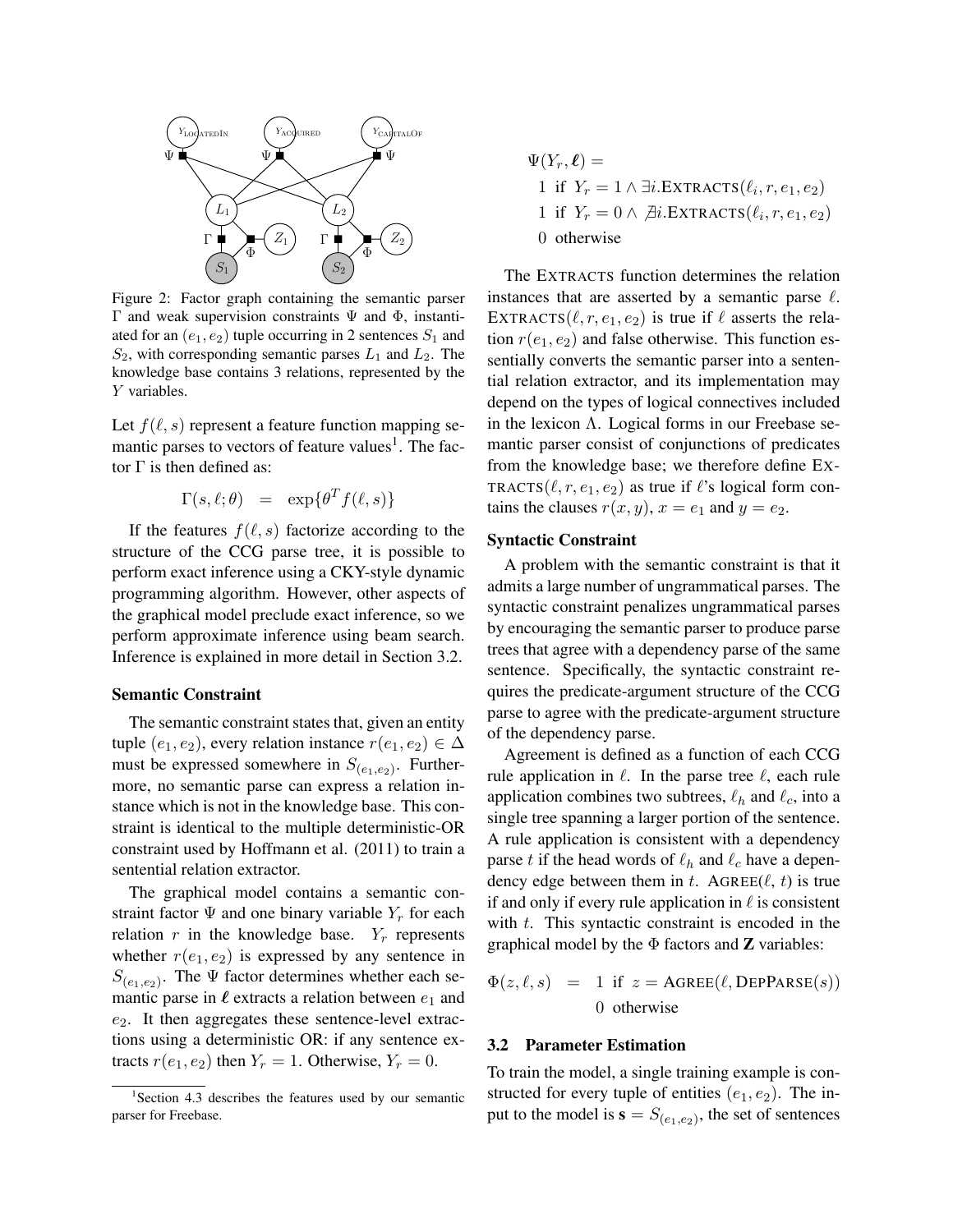containing  $e_1$  and  $e_2$ . The weak supervision variables,  $y$ ,  $z$ , are the output of the model.  $y$  is constructed by setting  $y_r = 1$  if  $r(e_1, e_2) \in \Delta$ , and 0 otherwise. This setting trains the semantic parser to extract every true relation instance between  $(e_1, e_2)$ from some sentence in  $S_{(e_1,e_2)}$ , while simultaneously avoiding incorrect instances. Finally,  $z = 1$ , to encourage agreement between the semantic and dependency parses. The training data for the model is therefore a collection,  $\{(\mathbf{s}^j, \mathbf{y}^j, \mathbf{z}^j)\}_{j=1}^n$ , where j indexes entity tuples  $(e_1, e_2)$ .

Training optimizes the semantic parser parameters  $\theta$  to predict  $Y = y^j$ ,  $Z = z^j$  given  $S = s^j$ . The parameters  $\theta$  are estimated by running the structured perceptron algorithm (Collins, 2002) on the training data defined above. The structured perceptron algorithm iteratively applies a simple update rule for each example  $(s^j, y^j, z^j)$  in the training data:

$$
\ell^{predicted} \leftarrow \arg \max_{\ell} \max_{\mathbf{y}, \mathbf{z}} p(\ell, \mathbf{y}, \mathbf{z} | \mathbf{s}^j; \theta^t)
$$
\n
$$
\ell^{actual} \leftarrow \arg \max_{\ell} p(\ell | \mathbf{y}^j, \mathbf{z}^j, \mathbf{s}^j; \theta^t)
$$
\n
$$
\theta^{t+1} \leftarrow \theta^t + \sum_i f(\ell_i^{actual}, s_i)
$$
\n
$$
- \sum_i f(\ell_i^{predicted}, s_i)
$$

Each iteration of training requires solving two maximization problems. The first maximization,  $\max_{\ell, \mathbf{y}, \mathbf{z}} p(\ell, \mathbf{y}, \mathbf{z} | \mathbf{s}; \theta^t)$ , is straightforward because y and  $\bf{z}$  are deterministic functions of  $\ell$ . Therefore, it is solved by finding the maximum probability assignment  $\ell$ , then choosing values for y and z that satisfy the weak supervision constraints.

The second maximization,  $\max_{\ell} p(\ell | \mathbf{y}, \mathbf{z}, \mathbf{s}; \theta^t)$ , is more challenging. When y and z are given, the inference procedure must restrict its search to the parses  $\ell$  which satisfy these weak supervision constraints. The original formulation of the  $\Psi$  factors permitted tractable inference (Hoffmann et al., 2011), but the EXTRACTS function and the  $\Phi$  factors preclude efficient inference. We approximate this maximization using beam search over CCG parses  $\ell$ . For each sentence s, we perform a beam search to produce  $k = 300$  possible semantic parses. We then check the value of  $\Phi$  for each generated parse and eliminate parses which do not satisfy this syntactic constraint. Finally, we apply EXTRACTS to each parse,

then use the greedy approximate inference procedure from Hoffmann et al. (2011) for the  $\Psi$  factors.

#### 4 Building a Grammar for Freebase

We apply the training algorithm from the previous section to produce a semantic parser for a subset of Freebase. This section describes details of the grammar we construct for this task, including the construction of the lexicon  $\Lambda$ , some extensions to the CCG parser, and the features used during training. In this section, we assume access to a knowledge base  $K = (E, C, R, \Delta)$ , a corpus of dependencyparsed sentences S and a procedure for identifying mentions of entities in sentences.

#### 4.1 Constructing the Lexicon Λ

The first step in constructing the semantic parser is defining a lexicon  $\Lambda$ . We construct  $\Lambda$  by applying simple dependency-parse-based heuristics to sentences in the training corpus. The resulting lexicon  $\Lambda$  captures a variety of linguistic phenomena, including verbs, common nouns ("city"), noun compounds ("California city") and prepositional modifiers ("city in California").

The first step in lexicon construction is to use the mention identification procedure to identify all mentions of entities in the sentences S. This process results in  $(e_1, e_2, s)$  triples, consisting of sentences with two entity mentions. The dependency path between  $e_1$  and  $e_2$  in s is then matched against the dependency parse patterns in Table 1. Each matched pattern adds one or more lexical entries to  $\Lambda$ 

Each pattern in Table 1 has a corresponding lexical category template, which is a CCG lexical category containing parameters  $e$ ,  $c$  and  $r$  that are chosen at initialization time. Given the triple  $(e_1, e_2, s)$ , relations r are chosen such that  $r(e_1, e_2) \in \Delta$ , and categories c are chosen such that  $c(e_1) \in \Delta$  or  $c(e_2) \in \Delta$ . The template is then instantiated with every combination of these  $e$ ,  $c$  and  $r$  values.

After instantiating lexical categories for each sentence in S, we prune infrequent lexical categories to improve parser efficiency. This pruning step is required because the common noun pattern generates a large number of lexical categories, the majority of which are incorrect. Therefore, we eliminate all common noun categories instantiated by fewer than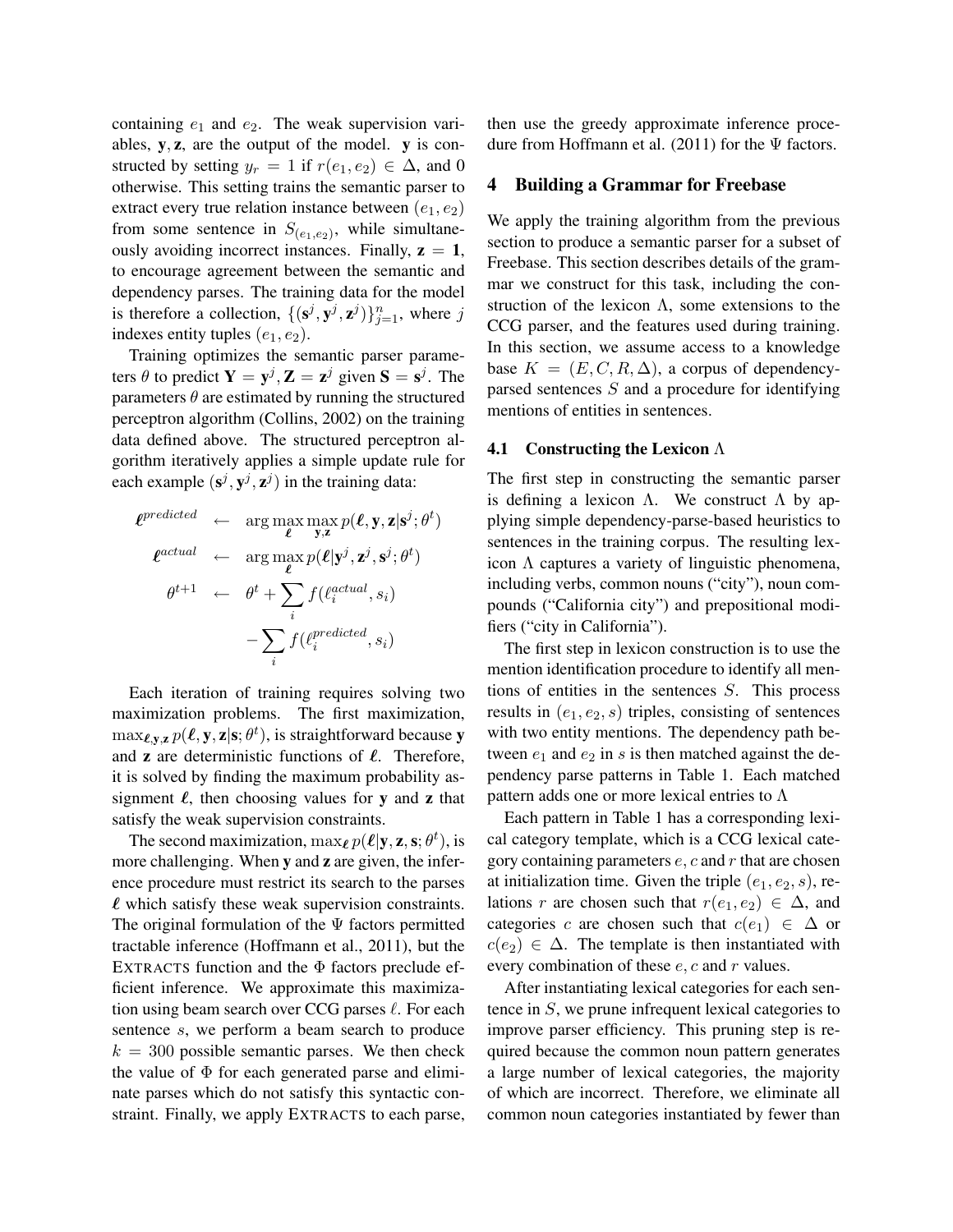| Part of             | Dependency Parse Pattern                                                                                                                                                                                                                                                                                                        | <b>Lexical Category Template</b>                                                                                                                                                                                                                                                                                                                                                                                                                                                                                                                                                                                                                                                        |  |
|---------------------|---------------------------------------------------------------------------------------------------------------------------------------------------------------------------------------------------------------------------------------------------------------------------------------------------------------------------------|-----------------------------------------------------------------------------------------------------------------------------------------------------------------------------------------------------------------------------------------------------------------------------------------------------------------------------------------------------------------------------------------------------------------------------------------------------------------------------------------------------------------------------------------------------------------------------------------------------------------------------------------------------------------------------------------|--|
| Speech              |                                                                                                                                                                                                                                                                                                                                 |                                                                                                                                                                                                                                                                                                                                                                                                                                                                                                                                                                                                                                                                                         |  |
| Proper              | (name of entity $e$ )                                                                                                                                                                                                                                                                                                           | $w := N : \lambda x . x = e$                                                                                                                                                                                                                                                                                                                                                                                                                                                                                                                                                                                                                                                            |  |
| Noun                | Sacramento                                                                                                                                                                                                                                                                                                                      | Sacramento := $N : \lambda x.x =$ SACRAMENTO                                                                                                                                                                                                                                                                                                                                                                                                                                                                                                                                                                                                                                            |  |
| Common              | $e_1 \xrightarrow{SBJ}$ [is, are, was, ] $\xleftarrow{OBJ}$ w                                                                                                                                                                                                                                                                   | $w := N : \lambda x . c(x)$                                                                                                                                                                                                                                                                                                                                                                                                                                                                                                                                                                                                                                                             |  |
| Noun                | Sacramento is the capital                                                                                                                                                                                                                                                                                                       | capital := $N : \lambda x$ . CITY $(x)$                                                                                                                                                                                                                                                                                                                                                                                                                                                                                                                                                                                                                                                 |  |
| Noun                | $e_1 \xleftarrow{NMOD} e_2$                                                                                                                                                                                                                                                                                                     | Type change $N : \lambda x . c(x)$ to $N \mid N : \lambda f. \lambda x . \exists y . c(x) \wedge f(y) \wedge r(x, y)$                                                                                                                                                                                                                                                                                                                                                                                                                                                                                                                                                                   |  |
| Modifier            | Sacramento, California                                                                                                                                                                                                                                                                                                          | $N : \lambda x$ . CITY(x) to $N \mid N : \lambda f. \lambda x. \exists y$ . CITY(x) $\wedge f(y) \wedge$ LOCATEDIN(x, y)                                                                                                                                                                                                                                                                                                                                                                                                                                                                                                                                                                |  |
| Preposition         | $e_1 \xleftarrow{NMOD}$ w $\xleftarrow{PMOD} e_2$<br>Sacramento in California<br>$e_1 \xrightarrow{SBJ} \text{VB}^* \xleftarrow{ADV} \text{W} \xleftarrow{PMOD} e_2$<br>Sacramento is located in California                                                                                                                     | $\mathbf{w} := (N \backslash N) / N : \lambda f. \lambda q. \lambda x. \exists y. f(y) \wedge q(x) \wedge r(x, y)$<br>$\text{in} := (N \backslash N) / N : \lambda f. \lambda q. \lambda x. \exists y. f(y) \wedge q(x) \wedge \text{LOCALEDIN}(x, y)$<br>$w := PP/N : \lambda f. \lambda x. f(x)$<br>in := $PP/N$ : $\lambda f. \lambda x. f(x)$                                                                                                                                                                                                                                                                                                                                       |  |
| Verb                | $e_1 \xrightarrow{SBJ} w^* \xleftarrow{OBJ} e_2$<br>Sacramento governs California<br>$e_1 \xrightarrow{SBJ} w^* \xleftarrow{ADV}$ [IN.TO] $\xleftarrow{PMOD} e_2$<br>Sacramento is located in California<br>$e_1 \xrightarrow{NMOD} w^* \xrightarrow{ADV}$ [IN.TO] $\xrightarrow{PMOD} e_2$<br>Sacramento located in California | $\mathbf{w}^* := (S \backslash N) / N : \lambda f. \lambda q. \exists x, y. f(y) \wedge q(x) \wedge r(x, y)$<br>governs := $(S\backslash N)/N$ : $\lambda f.\lambda g.\exists x, y. f(y) \wedge g(x) \wedge$ LOCATEDIN $(x, y)$<br>$\mathbf{w}^* := (S \backslash N)/PP : \lambda f. \lambda q. \exists x, y. f(y) \wedge q(x) \wedge r(x, y)$<br>is located := $(S\backslash N)/PP$ : $\lambda f.\lambda g.\exists x, y.f(y) \wedge g(x) \wedge$ LOCATEDIN $(x, y)$<br>$w^* := (N \backslash N)/PP : \lambda f. \lambda q. \lambda y. f(y) \wedge q(x) \wedge r(x, y)$<br>located := $(N\backslash N)/PP$ : $\lambda f.\lambda g.\lambda y.f(y) \wedge g(x) \wedge$ LOCATEDIN $(x, y)$ |  |
| Forms of<br>"to be" | (none)                                                                                                                                                                                                                                                                                                                          | $\mathbf{w}^* := (S \backslash N) / N : \lambda f. \lambda q. \exists x. q(x) \wedge f(x)$                                                                                                                                                                                                                                                                                                                                                                                                                                                                                                                                                                                              |  |

Table 1: Dependency parse patterns used to instantiate lexical categories for the semantic parser lexicon Λ. Each pattern is followed by an example phrase that instantiates it. An \* indicates a position that may be filled by multiple consecutive words in the sentence.  $e_1$  and  $e_2$  are the entities identified in the sentence, r represents a relation where  $r(e_1, e_2)$ , and c represents a category where  $c(e_1)$ . Each template may be instantiated with multiple values for the variables e, c, r.

5 sentences in S. The other rules are less fertile, so we do not need to prune their output.

In addition to these categories, the grammar includes type-changing rules from  $N$  to  $N|N$ . These rules capture noun compounds by allowing nouns to become functions from nouns to nouns. There are several such type-changing rules since the resulting category includes a hidden relation r between the noun and its modifier (see Table 1). As with lexical categories, the set of type changing rules included in the grammar is determined by matching dependency parse patterns to the training data. Similar rules for noun compounds are used in other CCG parsers (Clark and Curran, 2007).

The instantiated lexicon represents the semantics of words and phrases as conjunctions of predicates from the knowledge base, possibly including existentially quantified variables and  $\lambda$  expressions. The syntactic types  $N$  and  $PP$  are semantically represented as functions from entities to truth values (e.g.,  $\lambda x$ .CITY(x)), while sentences S are statements with no  $\lambda$  terms, such as  $\exists x, y.x =$  CALIFORNIA  $\wedge$ CITY(y)  $\wedge$  LOCATEDIN(x, y). Variables in the semantic representation  $(x, y)$  range over entities from the knowledge base. Intuitively, the  $N$  and  $PP$  categories represent sets of entities, while sentences represent assertions about the world.

## 4.2 Extensions to CCG

The semantic parser is trained using sentences from a web corpus, which contains many out-of-domain words. As a consequence, many of the words encountered during training cannot be represented using the vocabulary of predicates from the knowledge base. To handle these extraneous words, we allow the CCG parser to skip words while parsing a sentence. During parsing, the parser first decides whether to retrieve a lexical category for each word in the sentence. The sentence is then parsed as if only the retrieved lexical categories existed.

## 4.3 Features

The features  $f(\ell, s)$  for our probabilistic CCG contain two sets of features. The first set contains lexical features, which count the number of times each lexical entry is used in  $\ell$ . The second set contains rule application features, which count the number of times each combination rule is applied to each possible set of arguments. An argument is defined by its syntactic and semantic category, and in some cases by the lexical entry which created it. We lex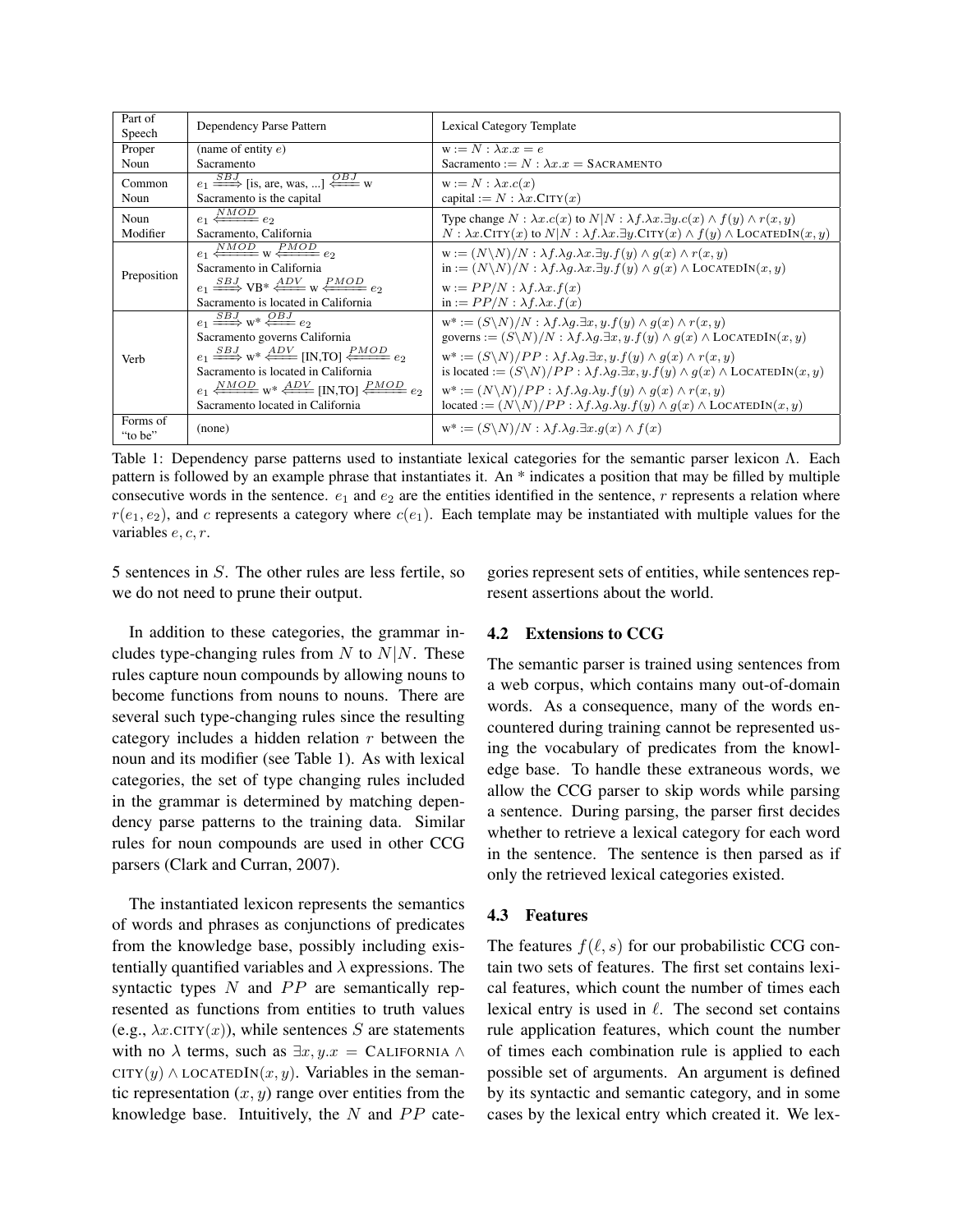icalize arguments for prepositional phrases  $PP$  and common nouns (initialized by the second rule in Table 1). This lexicalization allows the parser to distinguish between prepositional phrases headed by different prepositions, as well as between different common nouns. All other types are distinguished solely by syntactic and semantic category.

## 5 Evaluation

In this section, we evaluate the performance of a semantic parser for Freebase, trained using our weakly-supervised algorithm. Empirical comparison is somewhat difficult because the most comparable previous work – weakly-supervised relation extraction – uses a shallower semantic representation. Our evaluation therefore has two components: (1) a binary relation extraction task, to demonstrate that the trained semantic parser extracts instances of binary relations with performance comparable to other state-of-the-art systems, and (2) a natural language database query task, to demonstrate the parser's ability to extract more complex logical forms than binary relation instances, such as logical expressions involving conjunctions of multiple categories and relations with partially shared arguments.

#### 5.1 Corpus Construction

Our experiments use a subset of  $77$  relations<sup>2</sup> from Freebase<sup>3</sup> as the knowledge base and a corpus of web sentences. We constructed the sentence corpus by first sampling sentences from a web crawl and parsing them with MaltParser (Nivre et al., 2006). Long sentences tended to have noisy parses while also rarely expressing relations, so we discarded sentences longer than 10 words. Entities were identified by performing a simple string match between canonical entity names in Freebase and proper noun phrases identified by the parser. In cases where a single noun phrase matched multiple entities, we selected the entity participating in the most relations. The resulting corpus contains 2.5 million  $(e_1, e_2, s)$ triples, from which we reserved 10% for validation and 10% for testing. The validation set was used to estimate performance during algorithm develop-

| <b>Relation Name</b>        | Relation<br><b>Instances</b> | <b>Sentences</b> |
|-----------------------------|------------------------------|------------------|
| <b>CITYLOCATEDINSTATE</b>   | 2951                         | 13422            |
|                             |                              |                  |
| <b>CITYLOCATEDINCOUNTRY</b> | 1696                         | 7904             |
| <b>CITYOFPERSONBIRTH</b>    | 397                          | 440              |
| COMPANIESHEADQUARTEREDHERE  | 326                          | 432              |
| <b>MUSICARTISTMUSICIAN</b>  | 251                          | 291              |
| <b>CITYUNIVERSITIES</b>     | 239                          | 338              |
| CITYCAPITALOFCOUNTRY        | 123                          | 2529             |
| <b>HASHUSBAND</b>           | 103                          | 367              |
| <b>PARENTOFPERSON</b>       | 85                           | 356              |
| <b>HASSPOUSE</b>            | 81                           | 461              |

Table 2: Occurrence statistics for the 10 most frequent relations in the training data. "Relation Instances" shows the number of entity tuples  $(e_1, e_2)$  that appear as positive examples for each relation, and "Sentences" shows the total number of sentences in which these tuples appear.

ment, while the test set was used to generate the final experimental results. All triples for each  $(e_1, e_2)$ tuple were placed in the same set.

Approximately 1% of the resulting  $(e_1, e_2, s)$ triples are positive examples, meaning there exists some relation r where  $r(e_1, e_2) \in \Delta^4$ . To improve training efficiency and prediction performance, we subsample 5% of the negative examples for training, producing a training set of 125k sentences with 27k positive examples. The validation and test sets retain the original positive/negative ratio. Table 2 shows some statistics of the most frequent relations in the test set.

### 5.2 Relation Extraction

The first experiment measures the semantic parser's ability to extract relations from sentences in our web corpus. We compare our semantic parser to MUL-TIR (Hoffmann et al., 2011), which is a state-ofthe-art weakly supervised relation extractor. This method uses the same weak supervision constraint and parameter estimation procedure, but replaces the semantic parser by a linear classifier. The features for this classifier include the dependency path between the entity mentions, the type of each mention, and the intervening context (Mintz et al., 2009).

Both the semantic parser and MULTIR were trained by running 5 iterations of the structured per-

 $2$ These relations are defined by a set of MOL queries and potentially traverse multiple relation links.

<sup>3</sup>http://www.freebase.com

<sup>&</sup>lt;sup>4</sup>Note that the positive/negative ratio was much lower without the length filter or entity disambiguation, which is partly why filtering was performed.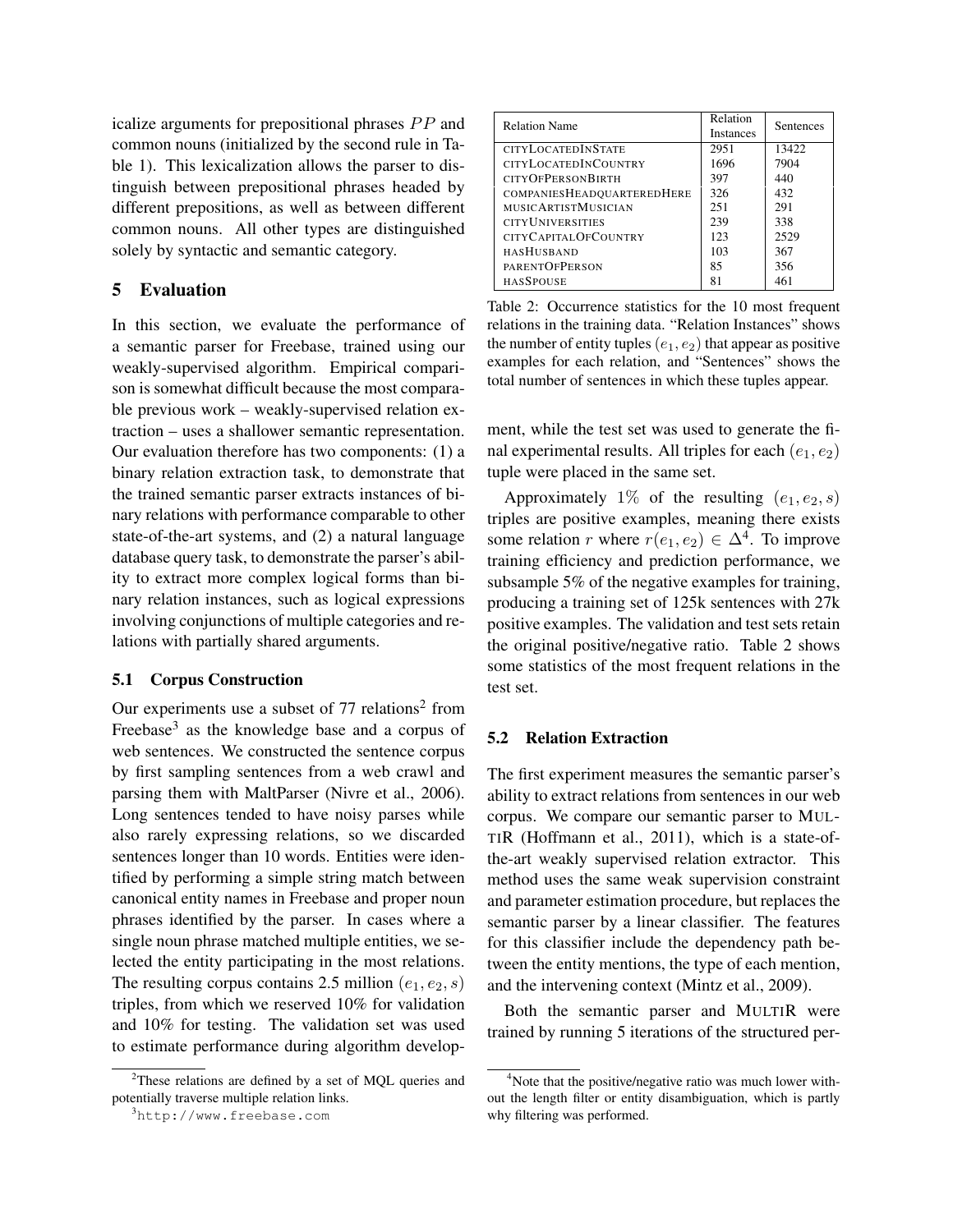

Figure 3: Aggregate precision as a function of recall, for MULTIR (Hoffman et al., 2011) and our three semantic parser variants.



Figure 4: Sentential precision as a function of the expected number of correct extractions for MULTIR (Hoffman et al., 2011) and our three semantic parser variants.

ceptron algorithm<sup>5</sup>. At test time, both models predicted a relation  $r \in R$  or NONE for each  $(e_1, e_2, s)$ triple in the test set. The parser parses the sentence without considering the entities marked in the sentence, then applies the EXTRACTS function defined in Section 3.1 to identify a relation between  $e_1$ and  $e_2$ . We compare three versions of the semantic parser: PARSE, which is the basic semantic parser, PARSE+DEP which additionally observes the correct dependency parse at test time, and PARSE-DEP which is trained without the syntactic constraint. Note that MULTIR uses the sentence's dependency parse to construct its feature vector.

Our evaluation considers two performance measures: aggregate and sentential precision/recall. Aggregate precision takes the union of all extracted relation instances  $r(e_1, e_2)$  from the test corpus and compares these instances to Freebase. To pro-



Figure 5: Aggregate precision as a function of recall, ignoring the two most frequent relations, CITYLOCATE-DINSTATE and CITYLOCATEDINCOUNTRY.

duce a precision/recall curve, each extracted instance  $r(e_1, e_2)$  is assigned the maximum score over all sentences which extracted it. This metric is easy to compute, but may be inaccurate due to inaccuracies and missing relations in Freebase.

Sentential precision computes the precision of extractions on individual  $(e_1, e_2, s)$  tuples. This metric is evaluated by manually sampling and evaluating 100 test sentences from which a relation was extracted per model. Unfortunately, it is difficult to compute recall for this metric, since the true number of sentences expressing relations is unknown. We instead report precision as a function of the expected number of correct extractions, which is directly proportional to recall.

Figure 3 displays aggregate precision/recall and Figure 4 displays sentential precision/recall for all 4 models. Generally, PARSE behaves like MUL-TIR with somewhat lower recall. In the sentential evaluation, PARSE+DEP outperforms both PARSE and MULTIR. The difference between PARSE+DEP's aggregate and sentential precision stems from the fact that PARSE+DEP extracts each relation instance from more sentences than either MULTIR or PARSE. PARSE-DEP has the worst performance in both evaluations, suggesting the importance of syntactic supervision. Precision in the aggregate experiment is low partially due to examples with incorrect entity disambiguation.

We found that the skewed distribution of relation types hides interesting differences between the models. Therefore, we include Figure 5 comparing our syntactically-supervised parsers to MULTIR, ignoring the two most frequent relations (which together

<sup>&</sup>lt;sup>5</sup>The structured perceptron algorithm does not converge to a parameter estimate, and we empirically found that performance did not improve beyond 5 iterations.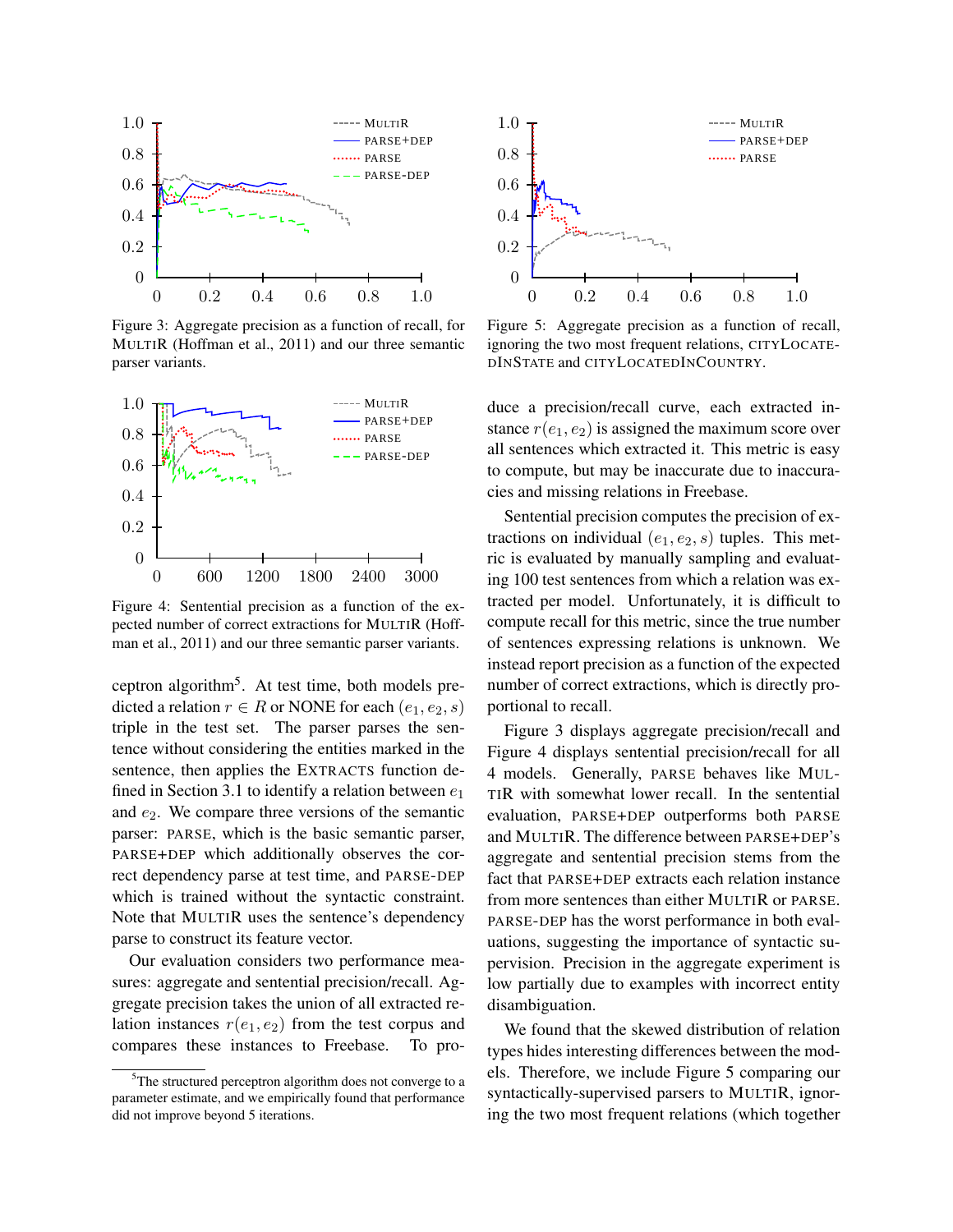make up over half of all relation instances). Both PARSE and PARSE+DEP are considerably more precise than MULTIR on these less frequent relations because their compositional meaning representation shares parameter strength between relations. For example, the semantic parsers learn that "in" often combines with a city to form a prepositional phrase; the parsers can apply this knowledge to identify city arguments of any relation. However, MULTIR is capable of higher recall, since its dependency parse features can represent syntactic dependencies that cannot be represented by our semantic parsers. This limitation is a consequence of our heuristic lexicon initialization procedure, and could be rectified by a more flexible initialization procedure.

### 5.3 Natural Language Database Queries

The second experiment measures our trained parser's ability to correctly translate natural language queries into logical queries against Freebase.

To avoid biasing the evaluation, we constructed a test corpus of natural language queries in a datadriven fashion. We searched the test data for sentences with two related entities separated by an "is a" expression. The portion of the sentence before the "is a" expression was discarded and the remainder retained as a candidate query. For example "Jesse is an author from Austin, Texas," was converted into the candidate query "author from Austin, Texas." Each candidate query was then annotated with a logical form using categories and relations from the knowledge base; candidate queries without satisfactory logical forms were discarded. We annotated 50 validation and 50 test queries in this fashion. The validation set was used to estimate performance during algorithm development and the test set was used to generate the final results. Example queries with their annotated logical forms are shown in Table 3.

Table 4 displays the results of the query evaluation. For this evaluation, we forced the parser to include every word of the query in the parse. Precision is the percentage of successfully parsed queries for which the correct logical form was predicted. Recall is the percentage of all queries for which the correct logical form was predicted. This evaluation demonstrates that the semantic parser successfully interprets common nouns and identifies multiple relations with shared arguments. The perfor-

| <b>Example Query</b> | Logical Form                                           |
|----------------------|--------------------------------------------------------|
| capital of Russia    | $\lambda x$ .CITYCAPITALOFCOUNTRY $(x, \text{RussIA})$ |
| wife of Abraham      | $\lambda x$ .HASHUSBAND $(x,$ ABRAHAM)                 |
| vocalist from        | $\lambda x$ . MUSICIAN $(x)$                           |
| London, England      | PERSONBORNIN $(x,$ LONDON $)$                          |
|                      | CITYINCOUNTRY(LONDON, ENGLAND)                         |
| home of              | $\lambda x$ .HEADQUARTERS(CONOCOPHILLIPS, x)           |
| ConocoPhillips       | $\wedge$ CITYINCOUNTRY $(x,$ CANADA)                   |
| in Canada            |                                                        |

Table 3: Example natural language queries and their correct annotated logical form.

|              | Precision | Recall |
|--------------|-----------|--------|
| <b>PARSE</b> | 0.80      | 0.56   |
| PARSE-DEP    | 0.45      | 0.32   |

Table 4: Precision and recall for predicting logical forms of natural language queries against Freebase. The table compares PARSE, trained with syntactic supervision to PARSE-DEP, trained without syntactic supervision.

mance difference between PARSE and PARSE-DEP also demonstrates the benefit of including syntactic supervision.

Examining the system output, we find two major sources of error. The first is missing lexical categories for uncommon words (e.g., "ex-guitarist"), which negatively impact recall by making some queries unparsable. The second is difficulty distinguishing between relations with similar type signatures, such as CITYLOCATEDINCOUNTRY and CITY-CAPITALOFCOUNTRY.

## 6 Related Work

There are many approaches to supervised semantic parsing, including inductive logic programming (Zelle and Mooney, 1996), probabilistic and synchronous grammars (Ge and Mooney, 2005; Wong and Mooney, 2006; Wong and Mooney, 2007; Lu et al., 2008), and automatically learned transformation rules (Kate et al., 2005). This work most closely follows the work on semantic parsing using CCG (Zettlemoyer and Collins, 2005; Zettlemoyer and Collins, 2007; Kwiatkowski et al., 2010). These supervised systems are all trained with annotated sentence/logical form pairs; hence these approaches are labor intensive and do not scale to broad domains with large numbers of predicates.

Several recent papers have attempted to reduce the amount of human supervision required to train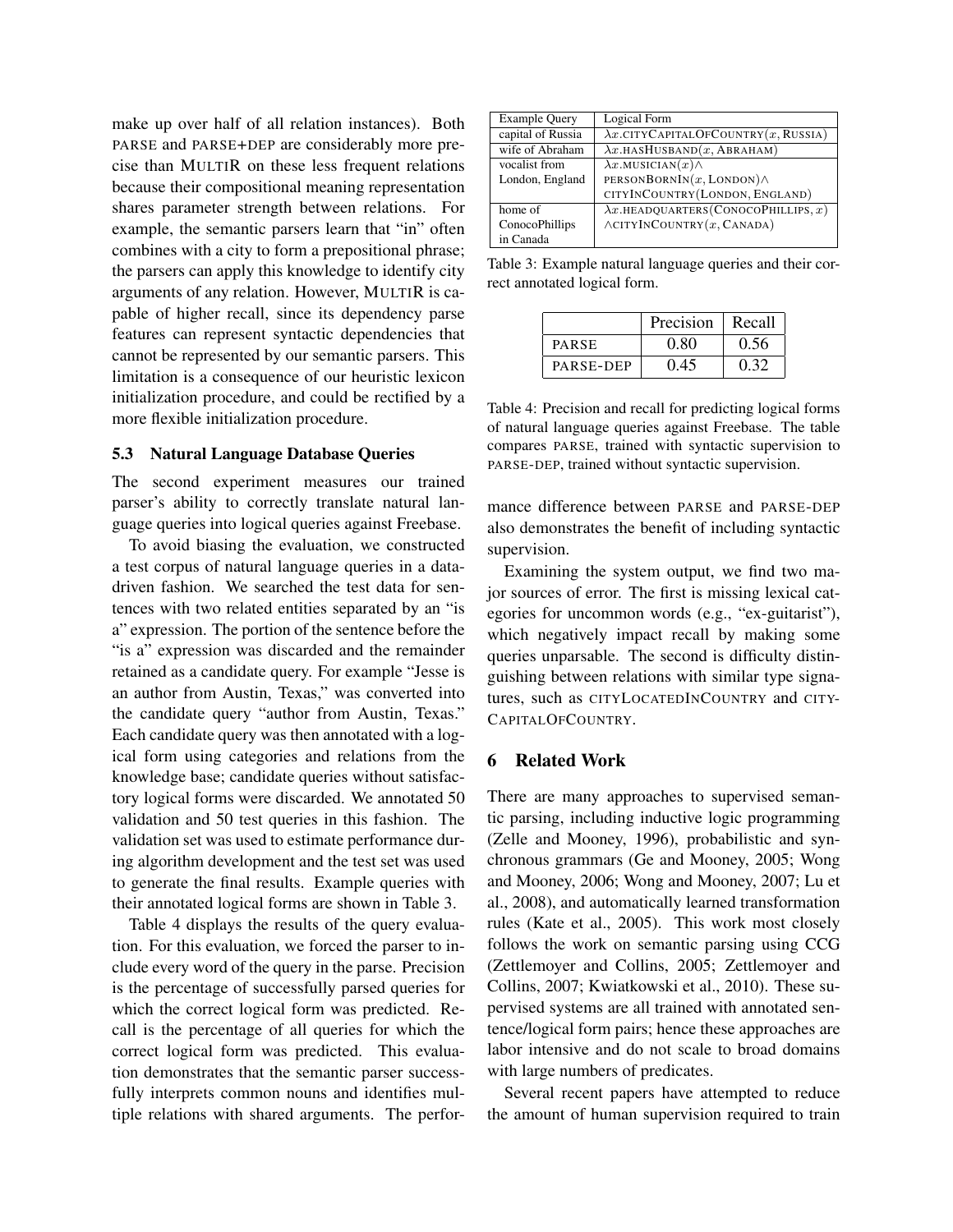a semantic parser. One line of work eliminates the need for an annotated logical form, instead using only the correct answer for a database query (Liang et al., 2011) or even a binary correct/incorrect signal (Clarke et al., 2010). This type of feedback may be easier to obtain than full logical forms, but still requires individually annotated sentences. Other approaches are completely unsupervised, but do not tie the language to an existing meaning representation (Poon and Domingos, 2009). It is also possible to self-train a semantic parser without any labeled data (Goldwasser et al., 2011). However, this approach does not perform as well as more supervised approaches, since the parser's self-training predictions are not constrained by the correct logical form.

Recent research has produced several weakly supervised relation extractors (Craven and Kumlien, 1999; Mintz et al., 2009; Wu and Weld, 2010; Riedel et al., 2010; Hoffmann et al., 2011). These systems scale up to hundreds of predicates, but have much shallower semantic representations than semantic parsers. For example, these systems cannot be directly used to respond to natural language queries. This work extends weakly supervised relation extraction to produce richer semantic structure, using only slightly more supervision in the form of dependency parses.

## 7 Discussion

This paper presents a method for training a semantic parser using only a knowledge base and a corpus of unlabeled sentences. Our key observation is that multiple forms of weak supervision can be combined to train an accurate semantic parser: *semantic supervision* from a knowledge base of facts, and *syntactic supervision* in the form of a standard dependency parser. We presented an algorithm for training a semantic parser in the form of a probabilistic Combinatory Categorial Grammar, using these two types of weak supervision. We used this algorithm to train a semantic parser for an ontology of 77 Freebase predicates, using Freebase itself as the weak semantic supervision.

Experimental results show that our trained semantic parser extracts binary relations as well as a state-of-the-art weakly supervised relation extractor (Hoffmann et al., 2011). Further experiments tested our trained parser's ability to extract more complex meanings from sentences, including logical forms involving conjunctions of multiple relation and category predicates with shared arguments (e.g.,  $\lambda x.MUSICIAN(x)$  ∧ PERSONBORNIN(x, LONDON) ∧ CITYINCOUNTRY(LONDON, ENGLAND)). To test this capability, we applied the trained parser to natural language queries against Freebase. The semantic parser correctly interpreted 56% of these queries, despite the broad domain and never having seen an annotated logical form. Together, these two experimental analyses suggest that the combination of syntactic and semantic weak supervision is indeed a sufficient basis for training semantic parsers for a diverse range of corpora and predicate ontologies.

One limitation of our method is the reliance on hand-built dependency parse patterns for lexicon initialization. Although these patterns capture a variety of linguistic phenomena, they require manual engineering and may miss important relations. An area for future work is developing an automated way to produce this lexicon, perhaps by extending the recent work on automatic lexicon generation (Kwiatkowski et al., 2010) to the weakly supervised setting. Such an algorithm seems especially important if one wishes to model phenomena such as adjectives, which are difficult to initialize heuristically without generating large numbers of lexical entries.

An elegant aspect of semantic parsing is that it is easily extensible to include more complex linguistic phenomena, such as quantification and events (multi-argument relations). In the future, we plan to increase the expressivity of our parser's meaning representation to capture more linguistic and semantic phenomena. In this fashion, we can make progress toward broad coverage semantic parsing, and thus natural language understanding.

## Acknowledgments

This research has been supported in part by DARPA under contract number FA8750-09-C-0179, and by a grant from Google. Additionally, we thank Yahoo! for use of their M45 cluster. We also gratefully acknowledge the contributions of our colleagues on the NELL project, Justin Betteridge for collecting the Freebase relations, Jamie Callan and colleagues for the web crawl, and Thomas Kollar and Matt Gardner for helpful comments on earlier drafts of this paper.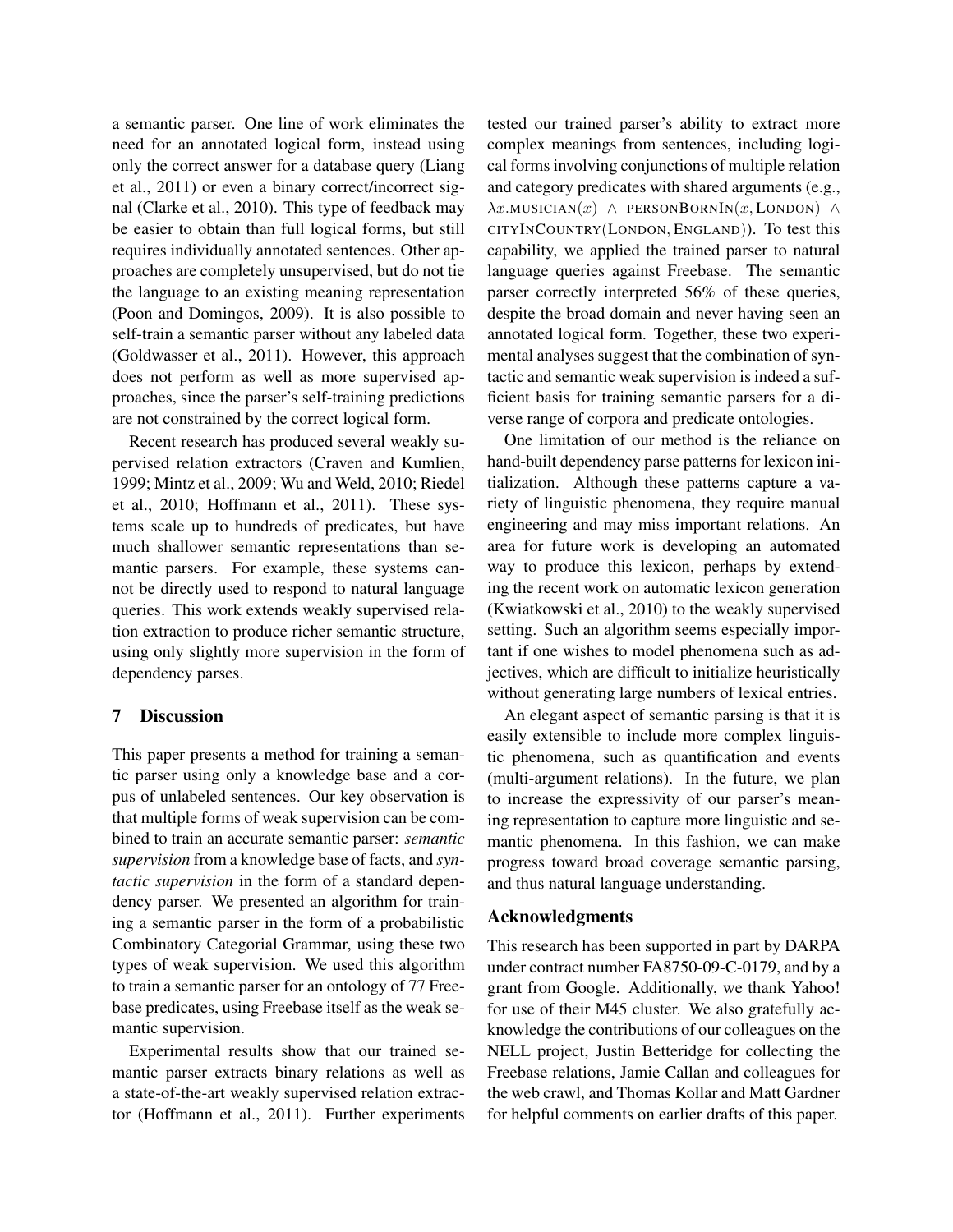## References

- Kurt Bollacker, Colin Evans, Praveen Paritosh, Tim Sturge, and Jamie Taylor. 2008. Freebase: a collaboratively created graph database for structuring human knowledge. In *Proceedings of the 2008 ACM SIGMOD International Conference on Management of Data*, pages 1247–1250.
- Andrew Carlson, Justin Betteridge, Bryan Kisiel, Burr Settles, Estevam R. Hruschka Jr., and Tom M. Mitchell. 2010. Toward an architecture for neverending language learning. In *Proceedings of the Twenty-Fourth AAAI Conference on Artificial Intelligence*.
- Stephen Clark and James R. Curran. 2007. Widecoverage efficient statistical parsing with CCG and log-linear models. *Computational Linguistics*, 33(4):493–552.
- James Clarke, Dan Goldwasser, Ming-Wei Chang, and Dan Roth. 2010. Driving semantic parsing from the world's response. In *Proceedings of the Fourteenth Conference on Computational Natural Language Learning*.
- Michael Collins. 2002. Discriminative training methods for hidden markov models: theory and experiments with perceptron algorithms. In *Proceedings of the Conference on Empirical Methods in Natural Language Processing*.
- Mark Craven and Johan Kumlien. 1999. Constructing biological knowledge bases by extracting information from text sources. In *Proceedings of the Seventh International Conference on Intelligent Systems for Molecular Biology*.
- Ruifang Ge and Raymond J. Mooney. 2005. A statistical semantic parser that integrates syntax and semantics. In *Proceedings of the Ninth Conference on Computational Natural Language Learning*.
- Dan Goldwasser, Roi Reichart, James Clarke, and Dan Roth. 2011. Confidence driven unsupervised semantic parsing. Proceedings of the 49th Annual Meeting of the Association for Computational Linguistics.
- Raphael Hoffmann, Congle Zhang, Xiao Ling, Luke S. Zettlemoyer, and Daniel S. Weld. 2011. Knowledgebased weak supervision for information extraction of overlapping relations. In *The 49th Annual Meeting of the Association for Computational Linguistics: Human Language Technologies*.
- Rohit J. Kate, Yuk Wah Wong, and Raymond J. Mooney. 2005. Learning to transform natural to formal languages. In *Proceedings, The Twentieth National Conference on Artificial Intelligence and the Seventeenth Innovative Applications of Artificial Intelligence Conference*.
- Tom Kwiatkowski, Luke Zettlemoyer, Sharon Goldwater, and Mark Steedman. 2010. Inducing probabilistic CCG grammars from logical form with higher-order unification. In *Proceedings of the 2010 Conference on Empirical Methods in Natural Language Processing*.
- Percy Liang, Michael I. Jordan, and Dan Klein. 2011. Learning dependency-based compositional semantics. In *Proceedings of the Association for Computational Linguistics*, Portland, Oregon. Association for Computational Linguistics.
- Wei Lu, Hwee Tou Ng, Wee Sun Lee, and Luke S. Zettlemoyer. 2008. A generative model for parsing natural language to meaning representations. In *Proceedings of the Conference on Empirical Methods in Natural Language Processing*.
- Mike Mintz, Steven Bills, Rion Snow, and Dan Jurafsky. 2009. Distant supervision for relation extraction without labeled data. In *Proceedings of the Joint Conference of the 47th Annual Meeting of the ACL and the 4th International Joint Conference on Natural Language Processing of the AFNLP*.
- Joakim Nivre, Johan Hall, and Jens Nilsson. 2006. Maltparser: A data-driven parser-generator for dependency parsing. In *Proceedings of the 21st International Conference on Computational Linguistics and 44th Annual Meeting of the Association for Computational Linguistics*.
- Hoifung Poon and Pedro Domingos. 2009. Unsupervised semantic parsing. In *Proceedings of the 2009 Conference on Empirical Methods in Natural Language Processing*.
- Sebastian Riedel, Limin Yao, and Andrew McCallum. 2010. Modeling relations and their mentions without labeled text. In *Proceedings of the 2010 European conference on Machine learning and Knowledge Discovery in Databases*.
- Mark Steedman. 1996. *Surface Structure and Interpretation*. The MIT Press.
- Fabian M. Suchanek, Gjergji Kasneci, and Gerhard Weikum. 2007. Yago: a core of semantic knowledge. In *Proceedings of the 16th international conference on World Wide Web*, WWW '07, pages 697–706, New York, NY, USA. ACM.
- Yuk Wah Wong and Raymond J. Mooney. 2006. Learning for semantic parsing with statistical machine translation. In *Proceedings of the Human Language Technology Conference of the NAACL*.
- Yuk Wah Wong and Raymond J. Mooney. 2007. Learning synchronous grammars for semantic parsing with lambda calculus. In *Proceedings of the 45th Annual Meeting of the Association for Computational Linguistics*.
- Fei Wu and Daniel S. Weld. 2010. Open information extraction using Wikipedia. In *Proceedings of the 48th*